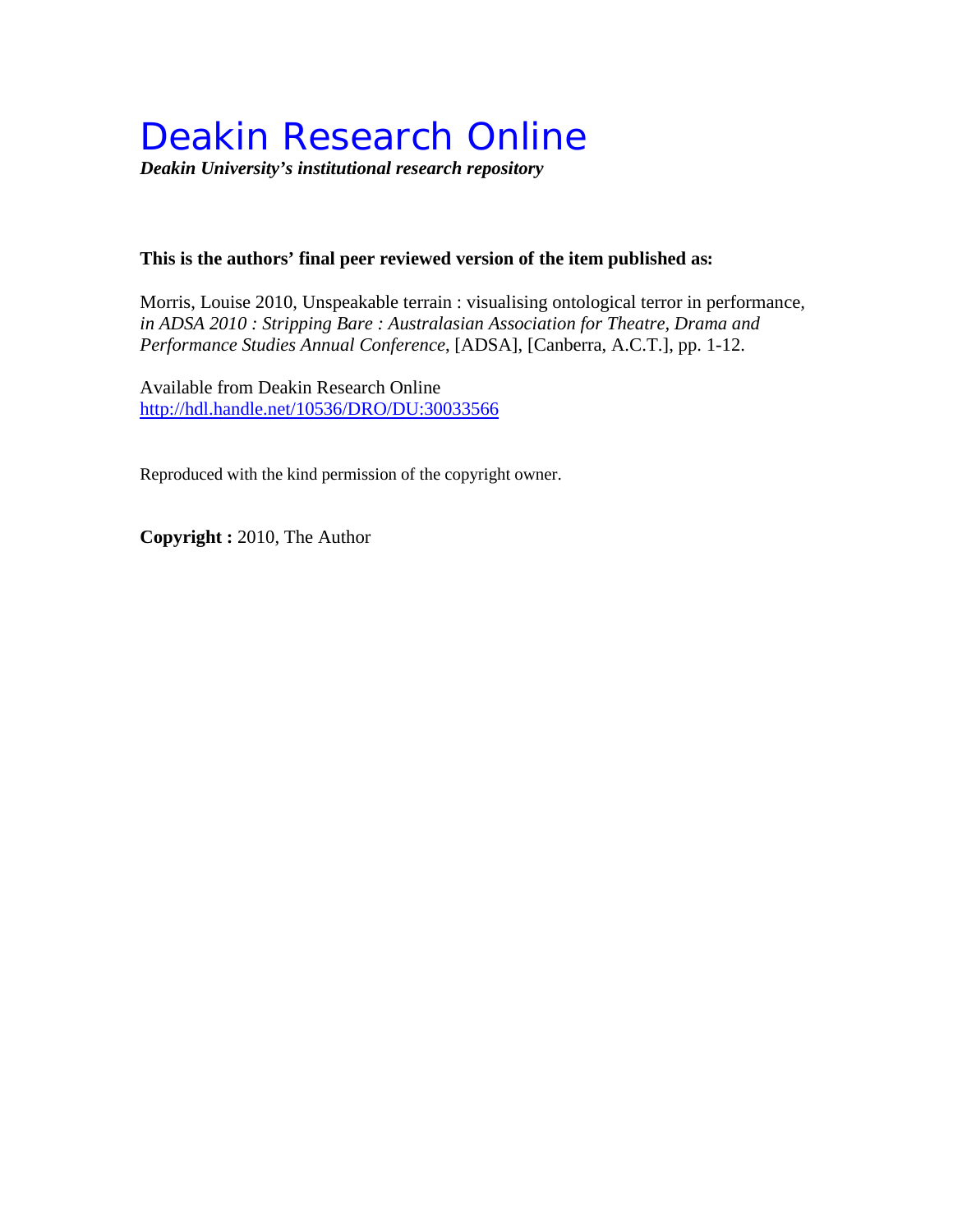## **UNSPEAKABLE TERRAIN: VISUALISING ONTOLOGICAL TERROR IN PERFORMANCE Louise Morris: Associate Lecturer in Drama-Deakin University**

**ADSA 'Stripping Bare' Conference Paper-Australian National University: June- July 2010**

## **Is there any place more naked, exposed- or stripped bare than a human being in a state of terror?**

# **Dusk in the Silent Forest: Our Collective Understanding of Terror**

*"…we are a stunned human-kind…no longer aware of its own limits"* Romeo Castellucci  $2006<sup>1</sup>$ 

This paper presented at the 2010 ADSA Conference held at the Australian National University draws upon my practice based research submitted for a Master of Animateuring (Cross Modal Performance) at the faculty of the Victorian College of the Arts- Melbourne University. *Aviary* which premiered at the Living Museum of the West in 2006 (a visual space-specific performance during which only one word was uttered) was used as an exemplar of my practice revealing how ontological terror can only be artistically represented through carefully chosen veils, two of which can be made explicit through an analysis of the aesthetic conventions of the liminal uncanny and the traumatic sublime.

This specific 'terror' highlighted as the focus of my research is intrinsically linked to philosophical inquiries into the nature of Being and more specifically 'not-

 $\frac{1}{1}$ <sup>1</sup> Castellucci, Romeo., Master Class at Malthouse Theatre Melbourne, Sunday  $15<sup>th</sup>$  October 2006.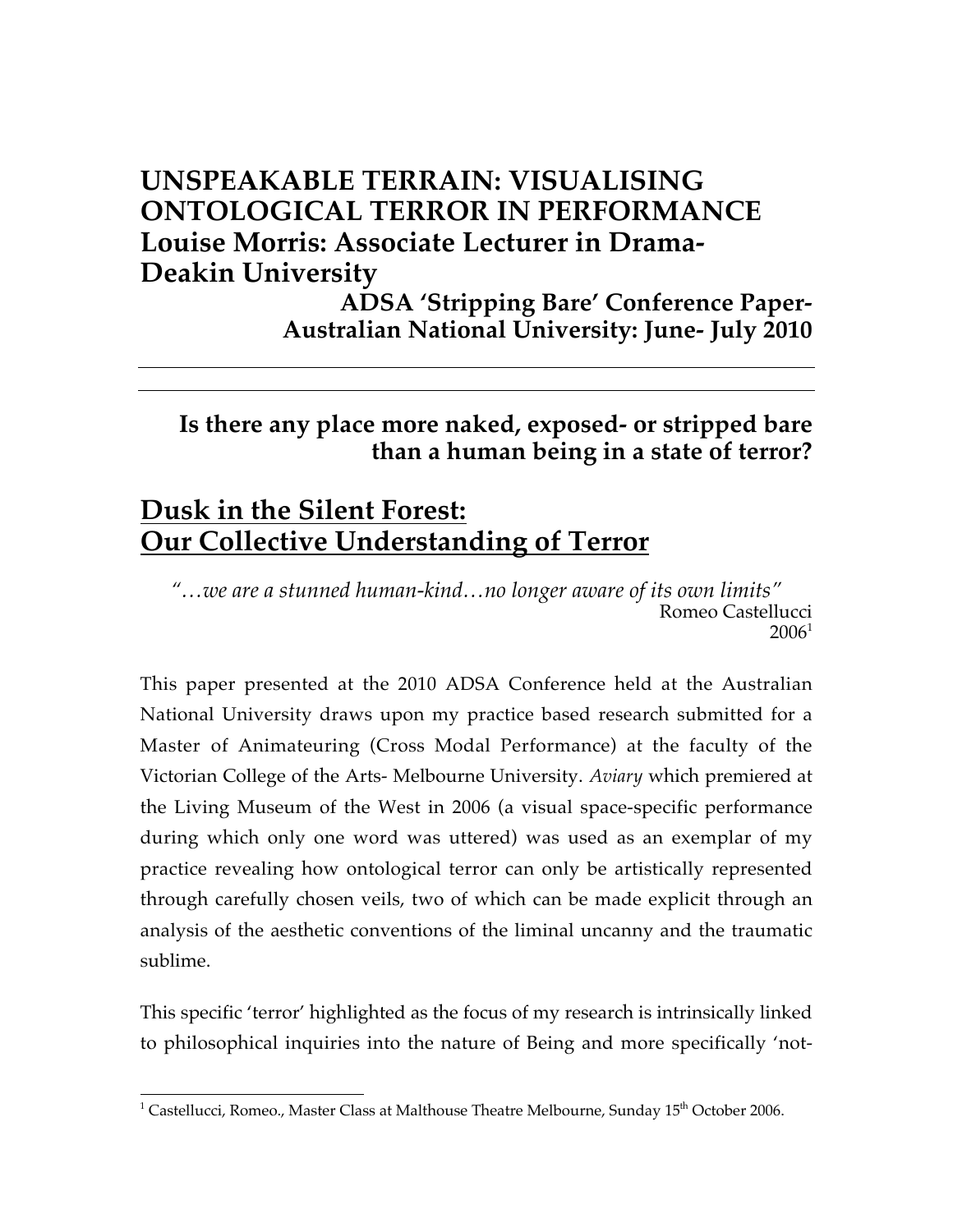Being', non-existence, oblivion. The 'terror of oblivion', Heidegger's articulation of 'the Nothing' and its alignment with Bakhtin's concept of 'cosmic terror' (the human terror of total and utter annihilation due to a natural disaster of cosmic proportions i.e. an asteroid colliding with the planet<sup>2</sup>) and its associated landscape of representations was the genesis of my research.

Traumatic experiences (which Lacan would define as 'the Real'<sup>3</sup>), momentarily rip open our constructed veils of permanence allowing us to glimpse the certainty of death and 'the Nothing' and create a sense of 'not-Being at home in the world'<sup>4</sup> .

I believe this 'terror' is the fault line of western culture.

This causes an immense problem for artists, as ontological terror is unrepresentable in any artistic medium. To do so is to destroy it. Once given form, terror metamorphoses into something else entirely. When we attempt to grasp it, even the most meticulous realisation is decoded by an audience in relationship to shock, horror, disgust, pornographic violence, anguish, sickness, madness, hysteria and a million other things but never terror.

Terror has no face. This is its power. We cannot see a void. We can only sense it.

In representing terror we only have veils. That we need these veils is signified by the fact that the horror of removing them is embedded in the etymological origin of the word *apocalypse*. 5

Ontological terror is concerned with terror at the heart of human existence (or the end of the world as we know it) and it is the bedfellow of grief. In a state of grief

 $\frac{1}{2}$ <sup>2</sup> Bakhtin, M., *Rabelais and his World*, Trans. H. Iswolsky, Cambridge Mass, MIT Press, 1968.

<sup>&</sup>lt;sup>3</sup> This concept is discussed in detail in Chapter 1.

<sup>4</sup> Watts, M., *Heidegger: A Beginners Guide*, London, Hodder and Stoughton, 2001, p44.

<sup>&</sup>lt;sup>5</sup> From the Greek *APOKALYPIS* literally meaning 'the lifting of the veil'. www.wikipedia.org/apocalypse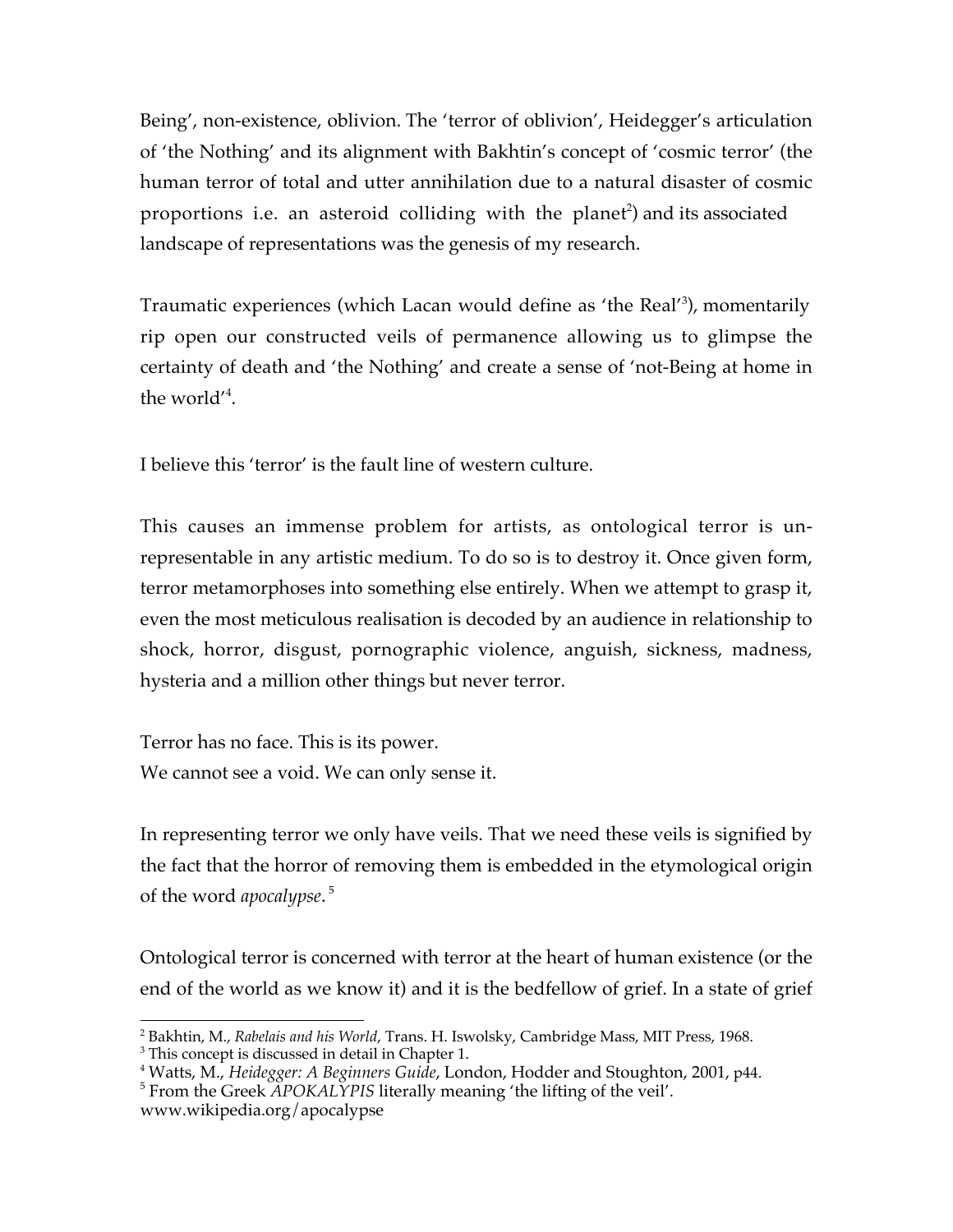(or a miniature, domestic apocalypse as I like to call it) our protective veils are temporarily torn away and we become acutely aware of its colossal presence.

 *'Any true feeling cannot in reality be expressed. To do so is to betray it. To express it however is to conceal it…Any strong feeling produces an idea of emptiness within us, and lucid language which prevents this emptiness also prevents poetry appearing in thought. For this reason, an image, an allegory, a form disguising what it means to reveal, has more meaning to the mind than the enlightenment brought about by words or their analysis…Hence true beauty never strikes us directly and the setting sun is beautiful because of everything else we lose by it'*

Antonin Artaud<sup>6</sup>

Artaud is talking to us in opposites and in doing so he draws our attention to the spaces and harrowing silence that lie between them. He highlights the ambiguous territory of the threshold. To disguise what we mean to reveal is still the staple diet of human functioning and as such, performance. We have invented elaborate systems of perception and interaction which aim for a target yet avoid a direct strike in any form.

When it comes to an experience so fundamental to our humanity such as 'ontological terror'7 , we are, I believe, stuck in Plato's Cave. Which begs the question, why is the dance of shadows reflected on the cave wall more palatable than the outside world?

The obvious answer would be that we are terrorized by our own mortality, frightened into submission by the horrors of the outside world and the possibility of our own death or the death of those we love. This is partially accurate. The calming flicker of sex, violence and death, the staple of almost every household television and computer screen from approximately 6pm each evening, enslaves most, yet what is outside that could possibly be so blinding and incomprehensible that we would prefer to tighten our own shackles, content

<sup>6</sup> Artaud, A., 'The Theatre and its Double' in *Collected Works- Volume 4,* Trans: Victor Corti, London. Calder and Boyars, 1974, p53.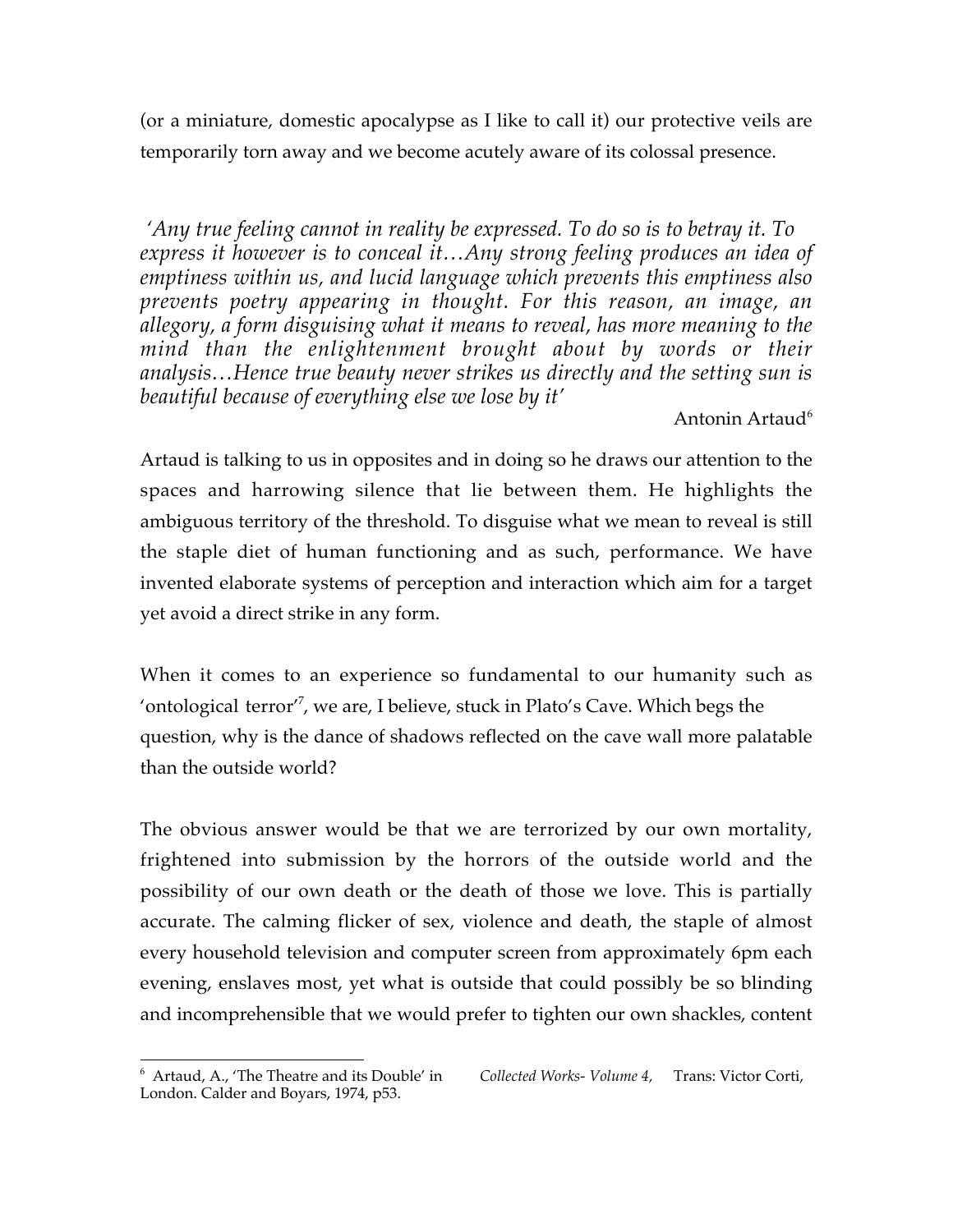to consume the shadows cast in the communal fire by the puppeteers? What is it about our human condition that we prefer to remain prisoner to a reflected reality and live in darkness, unwilling to leave the confinement of the cave? And if due to a longing for regeneration, we do slip out, why do we hunger to return?

When I venture out of my cave, particularly at SVU hour, I am privileged<sup>8</sup> to be greeted by a strange, unsettling stillness and, dare I say it, sublime beauty. There are no bombs exploding, no collapsing buildings, no giant teething vaginas, no sex fiend murders stalking me, no real threat. Still, I feel a strange and deep discomfort of the kind experienced most acutely walking alone through the silent forest at dusk. I put this forward as a metaphor for our collective terror, a silent forest may be a city laneway, a deserted park, a desert landscape or a cliff overlooking the ocean. It is a liminal place, at the threshold of night and day, at once sublime and a gateway to all things subliminal, a fissure where terror lies.

Confronted by the awe inspiring, silent forest, I become aware of the 'real' shadows being cast, I am aware that the ground on which I stand is fracturing; I sense the danger because the void is closer than I dare to admit. I miss the lulling comfort of the cave, with its flickering, fictional shadows and upon return, dutifully re-clasp my chain, content to consume the contrived monsters.

Can we approach terror by creating performance which guides the audience into the silent forest at dusk? Like Poe's raven, terror lurks on the threshold of our awe and a stunning sunset is shadowed by a glimpse at our mortality, an ontological paradox, which highlights the human grief of sensing what, could be, in a moment, lost forever.

8  ${}^{8}$  I am aware of the presumptive nature of this statement and make it with the knowledge that I am a white, educated, middle class woman, living in relative economic and social stability in Australia in 2007. In no way are such statements representative of a wider human experience or condition.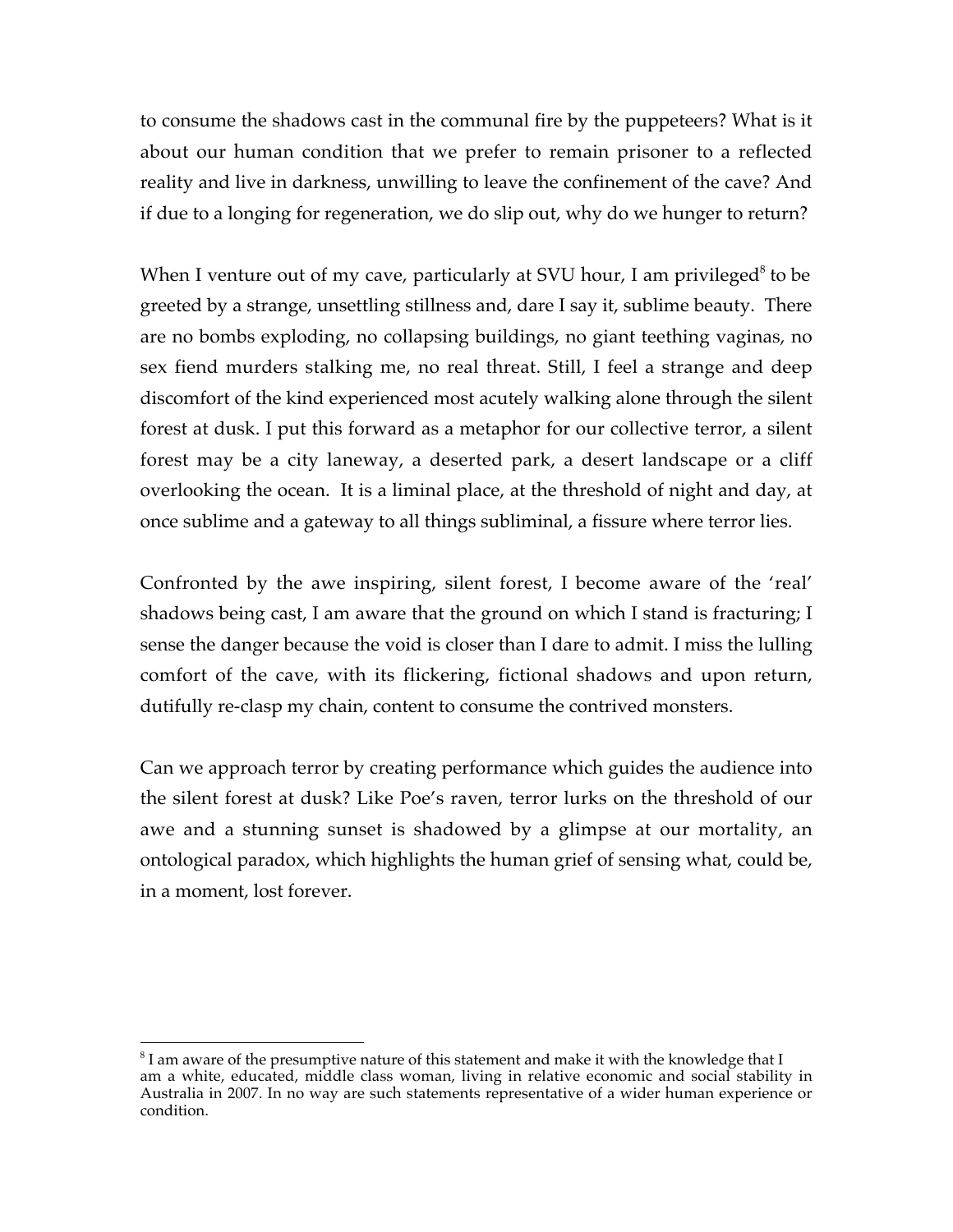# **Speaking of the Unspeakable**

How does one speak of the unspeakable? Furthermore, what exactly is 'the unspeakable? The unspeakable is related to the Lacanian conception of 'the Real' or that which resists symbolisation and language.<sup>9</sup> The Real is located at the threshold of our imagination and is concerned with trauma, the void, terror, collapse and emptiness which can only be represented through projections or reflections of what we sense but cannot gaze upon directly. Could it be then that artistic representations of the Real are most effective when pre-tragic? They do not attempt to reproduce it or ask the audience to gaze directly at it via realism, character or conventional narrative but work elliptically and abstractly around it using conventions such as the chorus, symbols, signs and visual spectacle.

## **Romeo Castellucci: Theatre's radical re-signification, 'INFANS' and the 'glance worthy of being tragic'**

*"Tragedy is a poison a community consciously takes in…it belongs to the human race".*

Romeo Castellucci 2006<sup>10</sup>

For Romeo Castellucci - tragedy is the form we return to over and over in an attempt to understand inexplicable things such as violence, death or the loss of hope. For Castellucci, the gaze of the spectator needs to become that of an emotional witness, closer to that of a child. Like Artaud, Castellucci returns to the pre-tragic to gain inspiration for his radical re-signification. He uses the term 'INFANS', or "before speech" to describe how children process the world through an enlarged space of visual and aural attention before they gain the ability to integrate these experiences into the symbolic structure of language. To

<sup>9</sup> Kirshner, L.A., 'Trauma, the good object and the symbolic: A Theoretical Integration' in *Journal of Psychoanalysis*, Psychoanalytic Electronic Publishing, 1994, pp235-242 <sup>10</sup> Castellucci, R., *ibid.*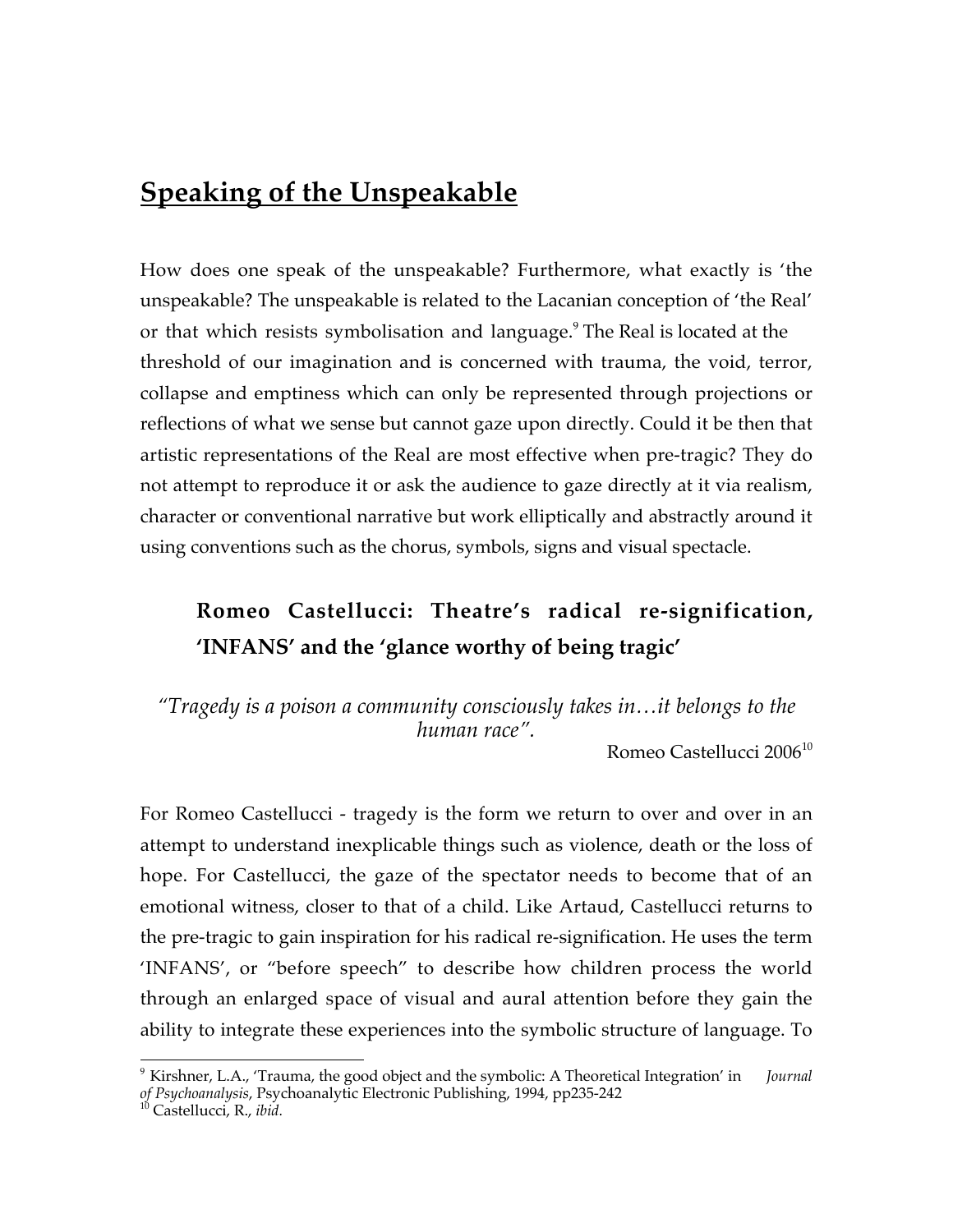reiterate Lacan, some experiences or 'the Real', can never be integrated in this way. .

Through liminal theatrical representation, Castellucci's uncanny dream-like compositions, sublime as they are horrific, I believe, access 'something else' in regards to emotional involvement due to the power of collective grief. Castellucci's mastery of image, created through body, action, object, time, space, sound, light conceived and delivered in 'one breath' partially explain the peculiar power of his theatrical projects yet he also manages, in my opinion, to access and give form to a Jungian 'collective unconscious' if you like. His theatrical works and video 'memories' are profoundly and intimately affecting but the reasons why this might be so are highly elusive. He is unique in that he manages to represent through theatrical imagery something that is somehow foreign yet deeply understood collectively. This 'something else or 'space between' that is presented on Castellucci's stage is not easily rationalised as he is dealing with the territory of the unspeakable, the inarticulate and the unrepresentable

I believe it is precisely because of his understanding of *INFANS* and his treatment of form in the creation of visual performance texts that I believe he gets closer than most to an actual representation of the 'Real'.

#### *Aviary* **and the unspeakable moment**

*Aviary* was entirely constructed around a traumatic encounter or 'a moment of ontological terror'- **the death of a child**

Action based Improvisations focusing on the 'core moment' of terror with the two main actors were repeatedly video recorded to institute patterns of text usage, movement and gesture.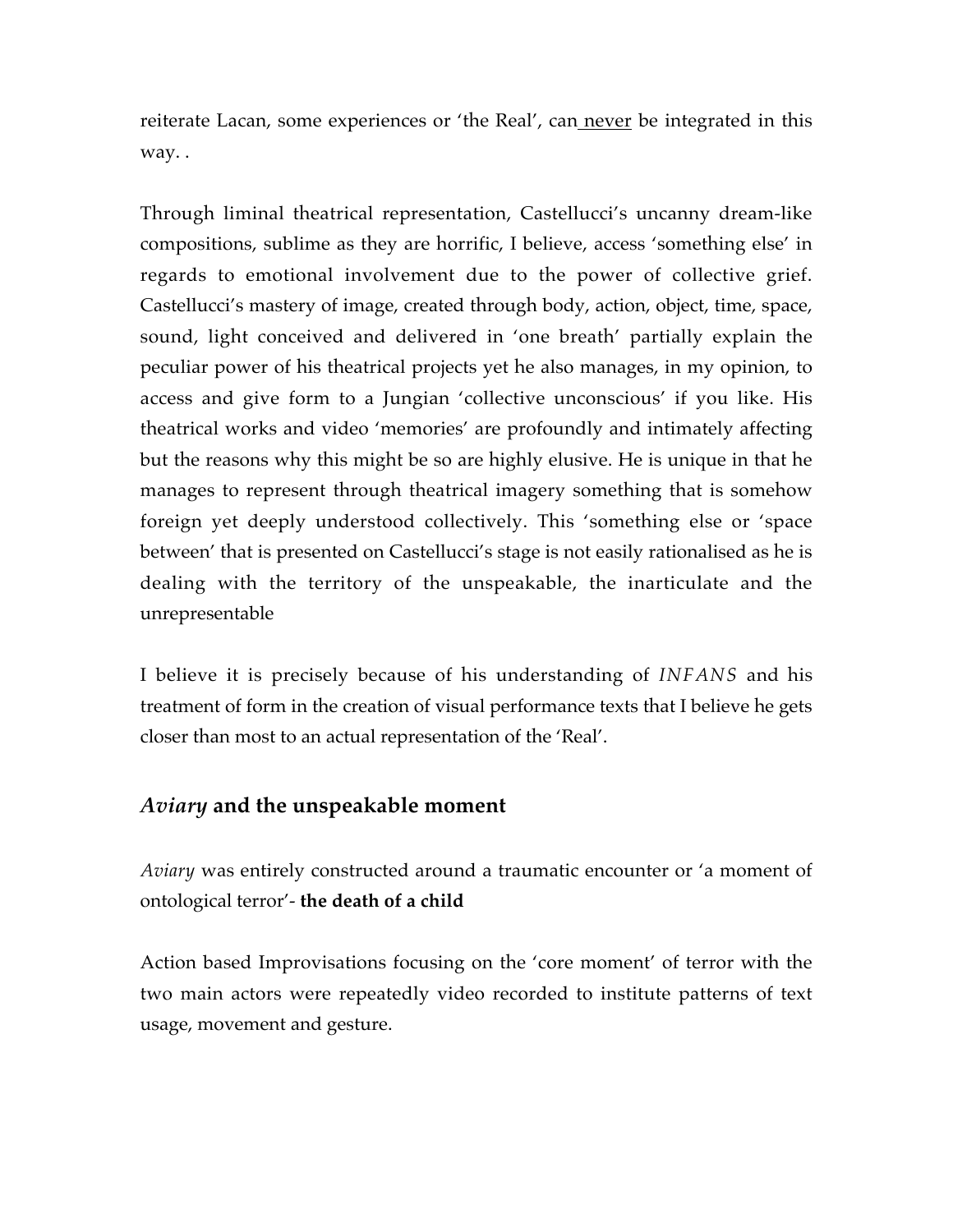#### **Refer to Image Clip A**

Workshopped on the floor with the two principle actors- this panic-stricken, theatrical manifestation of terror began to cast shadows. We would create the entire final performance around the four identified emotional states, dynamic, rhythm, physicality of this moment. It would be reflected, re-written and abstractly storyboarded but it would never be spoken of. There would only be abstracted use of this text in the final performance dispersed through the soundscape, and no re-enactment of the horror in real time. Nevertheless, its presence was undeniable, casting its reflection into every image.

I will now focus explicitly on how the shattered refractions of ontological terror, revealed through an intensive focus on the scene of grief, were made manifest in a sequence of *Aviary* which corresponds to the rehearsal footage you have just witnessed.

'*The moment of terror, like the instant of pain, is a moment of zero time and infinite duration. Although terror can only occur in history, it is felt as a naked singularity, existing outside all possible representation. In the actual time that terror and pain occur, history cancels itself, places itself under erasure and disappears'.*

#### Anthony Kubiak<sup>11</sup>

Kubiak's profound observation upon a temporality of terror seems to capture the lived experience of a traumatic event; the implosion of time and space, the known world collapsing in on itself, the conception of self splitting and disintegrating as its boundaries are breached. Grief is uncanny. The shock involved with sudden loss rips holes in veils, revealing the gaps between secure dichotomies; Past and Future, Self and Other, Body and Mind, Presence and Absence, Known and Unknown. The moment of '…zero time and infinite duration', to which victims of trauma compulsively return, is a cataclysmic collision revealing a zone of erasure, of nothingness. The visual narrative and temporal sequencing of Aviary was organised around this principle.

 $\overline{a}$ <sup>11</sup> Kubiak, A., *Stages of Terror*, Bloomington, Indiana University Press, 1991, p88.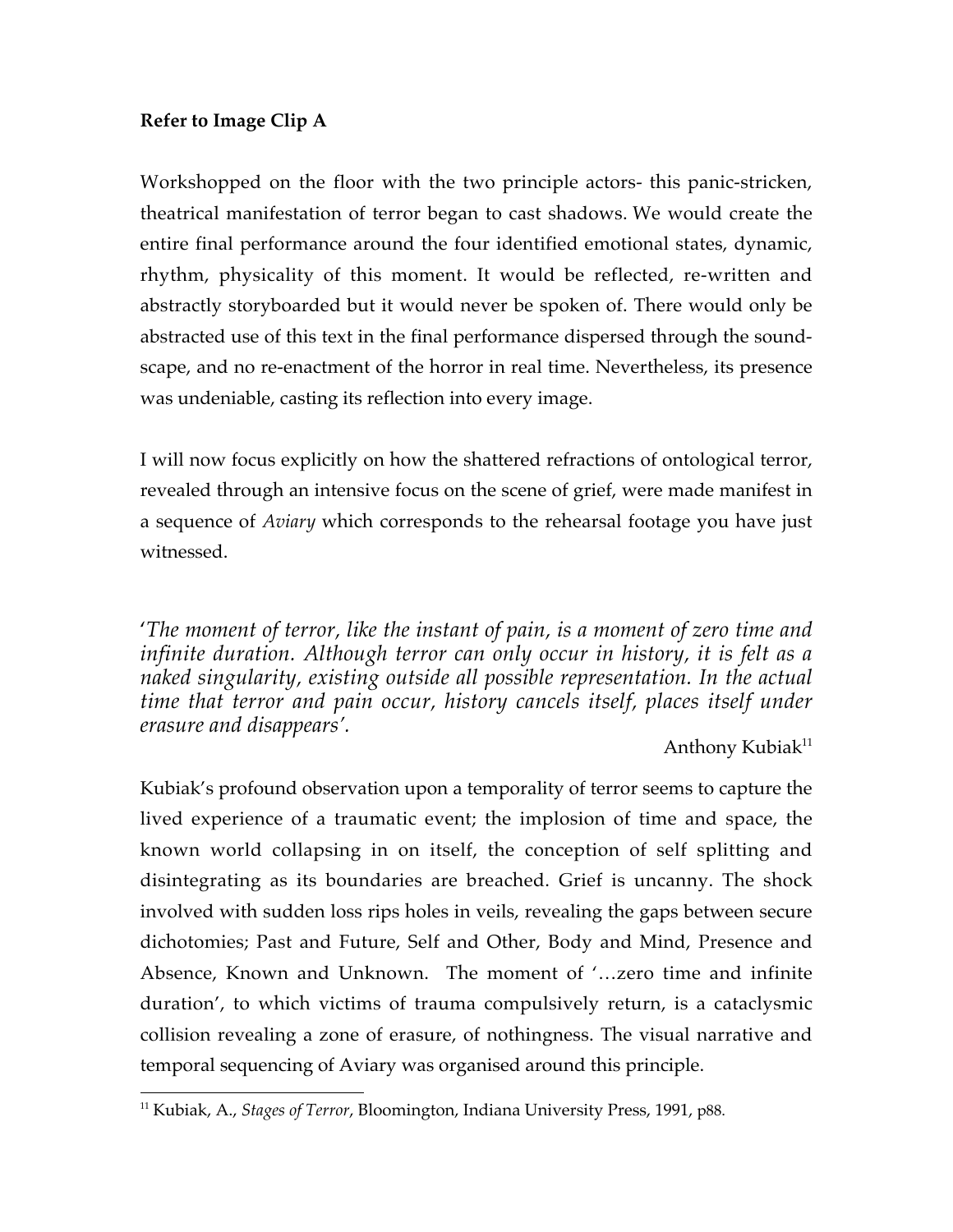The overall mise-en- scene which you will witness a scene from shortly- was organised by the spatial distinction between the outside, unhomely, choric space (upstairs) and the inside, homely, domestic space (downstairs) with the threshold between. Each installed area of the space is concerned with the imprint of trauma. The spaces are organised to correspond symbolically to each figure and their associated traces of memory. The figures you will witness are exemplars of the aesthetic conventions of the traumatic sublime which employs the convention of intersubjective figures which serve as sites of remembrance. These phantom bodies are borne from the shattering of self into other in a moment of terror. These bodies are the birds of the soul, trapped within the aviary of the mind and body. The multiplication of the female protagonist into the woman in the kitchen, the 'doll like' innocent and the drowned corpse function as representatives of the past, present and future. Her choric fragments, the nightmarish bird women, through their movement across borders of time and space act as extensions of the protagonists traumatic memory.

#### **Image Clip B- 9 mins**

#### **As we view I will briefly summarise my definition of the aesthetic conventions of the traumatic sublime and the liminal uncanny**

#### **The Traumatic Sublime**

Three categories of the sublime have been identified by Kimberly Segall who first coined the term 'traumatic sublime' in  $2005$ .<sup>12</sup> It is this conception of the sublime that is most useful to my interrogation of the treatment of terror through the formal aesthetics of *Aviary*.

Segall identifies psychological experiences of elevation of self through the classical sublime and temporary loss of self through the gothic sublime, and proceeds to argue that there is a third experience, a fracture of self which occurs in the 'traumatic sublime'. Her analysis is focused on a particular sublimity

<sup>&</sup>lt;sup>12</sup> Segall, K., *Pursuing Ghosts: The Traumatic Sublime in J. M. Coestzee's "Disgrace", Seattle Pacific* University, The Indiana University Press, 2005, pp40-54. www.muse.jhu,edu/journals/research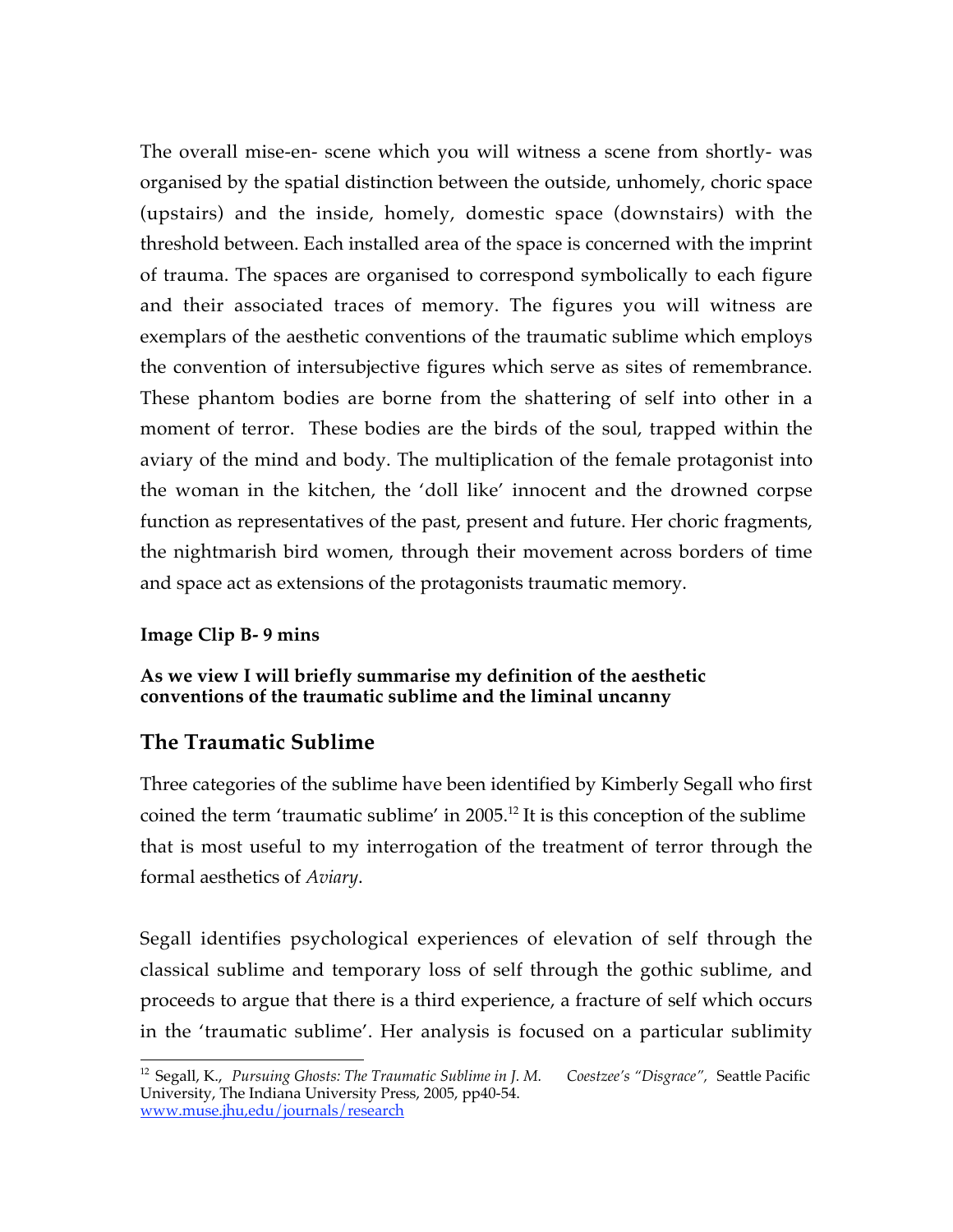found in post-colonial literature where a memory of trauma is displaced, fractured and repeated. She states 'the traumatic sublime is a troubling sensation that occurs when a painful event of the past is changed into a disturbing image and shifts the gaze from self to other'.<sup>13</sup> This shifting of the gaze from 'self to other', from the actual to the symbolic, the void to the veil is vital to understanding how 'ontological terror' was explored in my production of *Aviary*.

### **The Liminal Uncanny**

Amongst the ruins of traditional modes of representation, new representative strategies are needed to deal with this acutely unsettled terrain. When we look at the question of defining new modes of dealing artistically with terror and tragedy, a distinct repetition of ideas can be noted. Speechlessness, incomprehensibility, silence, the Other, the unknown, the unimaginable, the spectacle, the eruption of the Real, the void, the ruin, the things that exist between, the threshold.

Drawing on the notion of 'the unsettling' in relationship to the contemporary sublime I have identified the 'liminal uncanny' as a specific mode of signification in performance which essentially manipulates liminal qualities and blends them with the persistent themes of the Freudian Uncanny. The liminal mechanisms which are most pertinent to this performance aesthetic include:

- Repetition
- Non-linguistic coding and a focus on pictorial/visual representation
- Density of imagery which is taken to spectacle proportions
- Working upon the senses and emotions
- Focus on gestus (action of body) and personae
- Contradictory mise-en-scene which seeks a problematised thematic
- Use of unconventional space

13 Segall, K., *ibid*, p42.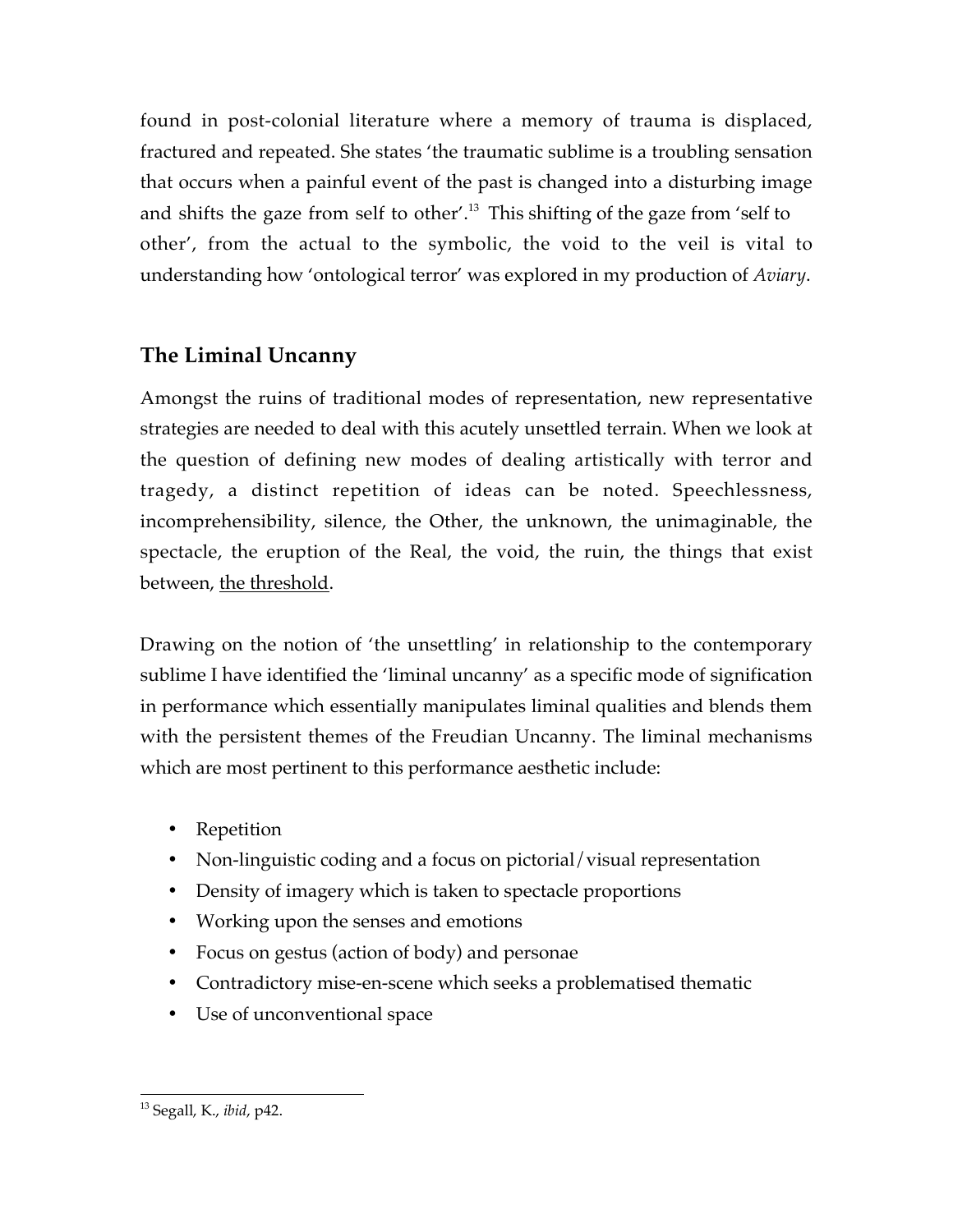*'In the interval between each thought, In the interval between each heartbeat, In the place where there is no breath, We recall what we always knew.'14*

In conclusion, I believe that *Aviary* was successful in demonstrating the potency of these mechanisms as contemporary performance aesthetics that can function as a means to reflect deeply personal terror and trauma.

Overall, while the production was successful in relationship to my objectives, the intense focus on the scene of grief and the resulting ambiguous complexity of the mise-en-scene could be criticised for being too inwardly focused, self-contained and at times overly obscure. While I feel this intricacy was a major strength of the production, some audience members expressed a desire to understand, with greater clarity, the origin and meaning behind the complex imagery. While ambiguity and indeterminacy are core mechanisms of a liminal aesthetic, there is a balance to be found between allowing silence and space for audiences to feel inspired in the creation of their own meaning yet reveal enough so as not to leave the 'uninitiated' floundering in confusion. Finding this balance as artists and the issue of 'reader competency' in audiences remains one of the major challenges for performance, which utilises these aesthetic mechanisms.

In addition, *Aviary* was intensely focused on personal terror and trauma manifesting in a domestic situation (albeit with its inherent politics) and while the choric elements provided glimpses into wider social, cultural or historical terrors, the production was limited in demonstrating how the liminal uncanny or the traumatic sublime may deal with the phenomena of 'terror' beyond a domestic or personal focus. My most recent work developed with performance company RED CABBAGE- *Collapse-* involved the creation of a large scale installation at the partially ruined Maritime association precinct in Williamstown- November 2008- in this work, the audience journeyed to the site by boat to witness a post-apocalyptic community in a state of recurring collapse-

 $\overline{a}$ <sup>14</sup> Thompson, W.I., The Time Falling Bodies Take to Light- Mythology, Sexuality and the Origins of Culture, New York, St Martins Press, 1981, p7.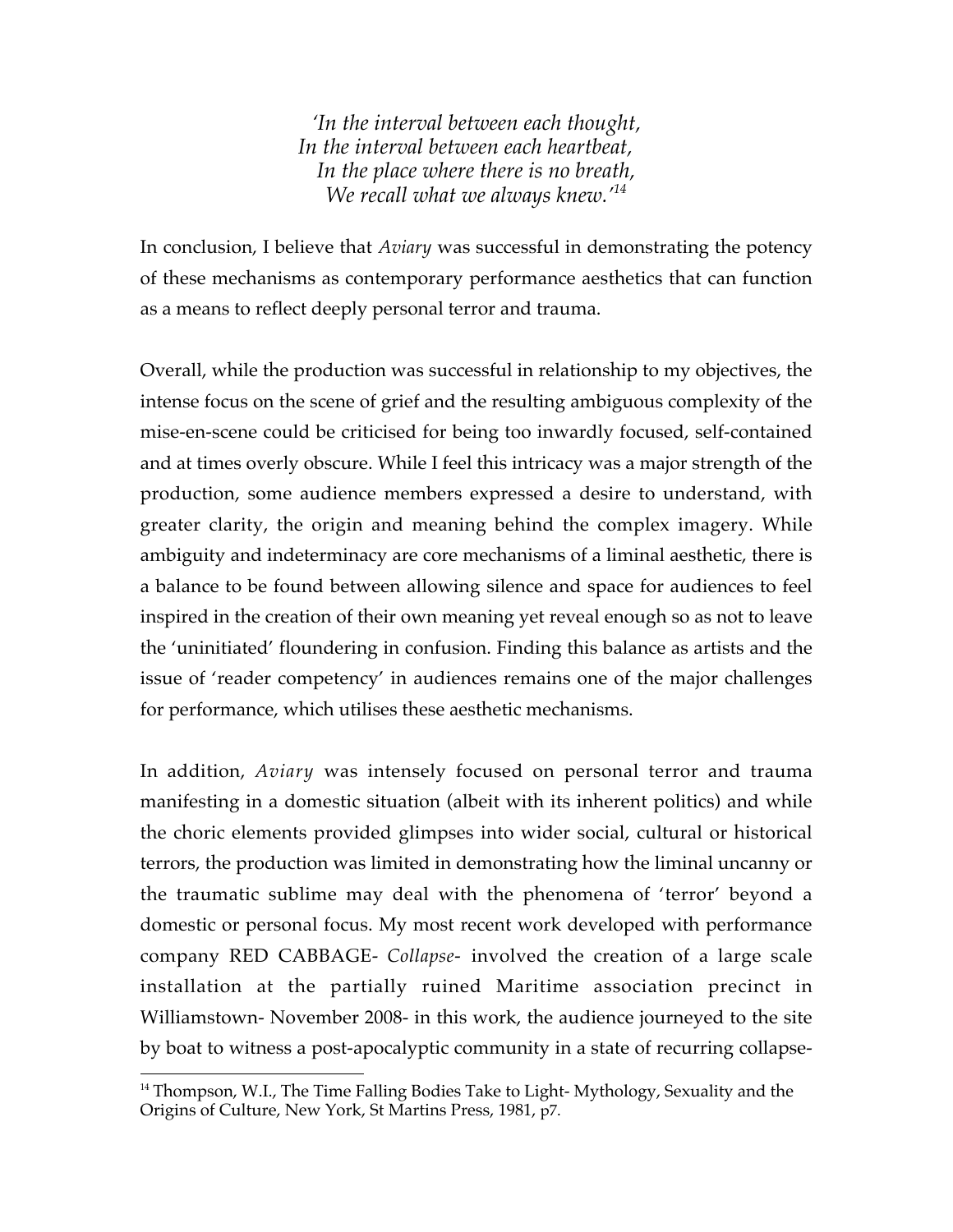time does not allow me to go into the details of this project here but nevertheless this project and the recent Tragedy Cycle developed by Romeo Castellucci demonstrate to me that the employment of liminal aesthetics can give testimony to traumatic history, cultural terrors and collective grief and these works give me confidence in the potential power of such performance mechanisms to speak to us of the unspeakable in its wider social and political context.

My research methodology draws upon a qualitative, phenomenological model with the artist/researcher acting as a *Bricoleur.<sup>15</sup>* The psycho-analytical models of both Freud and Lacan have been used to analyse my performance practice. In addition, the theoretical, methodological and artistic practice of Antonin Artaud, and Romeo Castellucci, have been investigated in order to articulate a position for my artistic practice within a theoretical model.

15 Denzin, N., 'Romancing the Text: The Qualitative Researcher-Writer-as-Bricoleur' *Bulletin of the Council of Research in Music Education*, No. 122, Fall, 1994, pp.15-30.